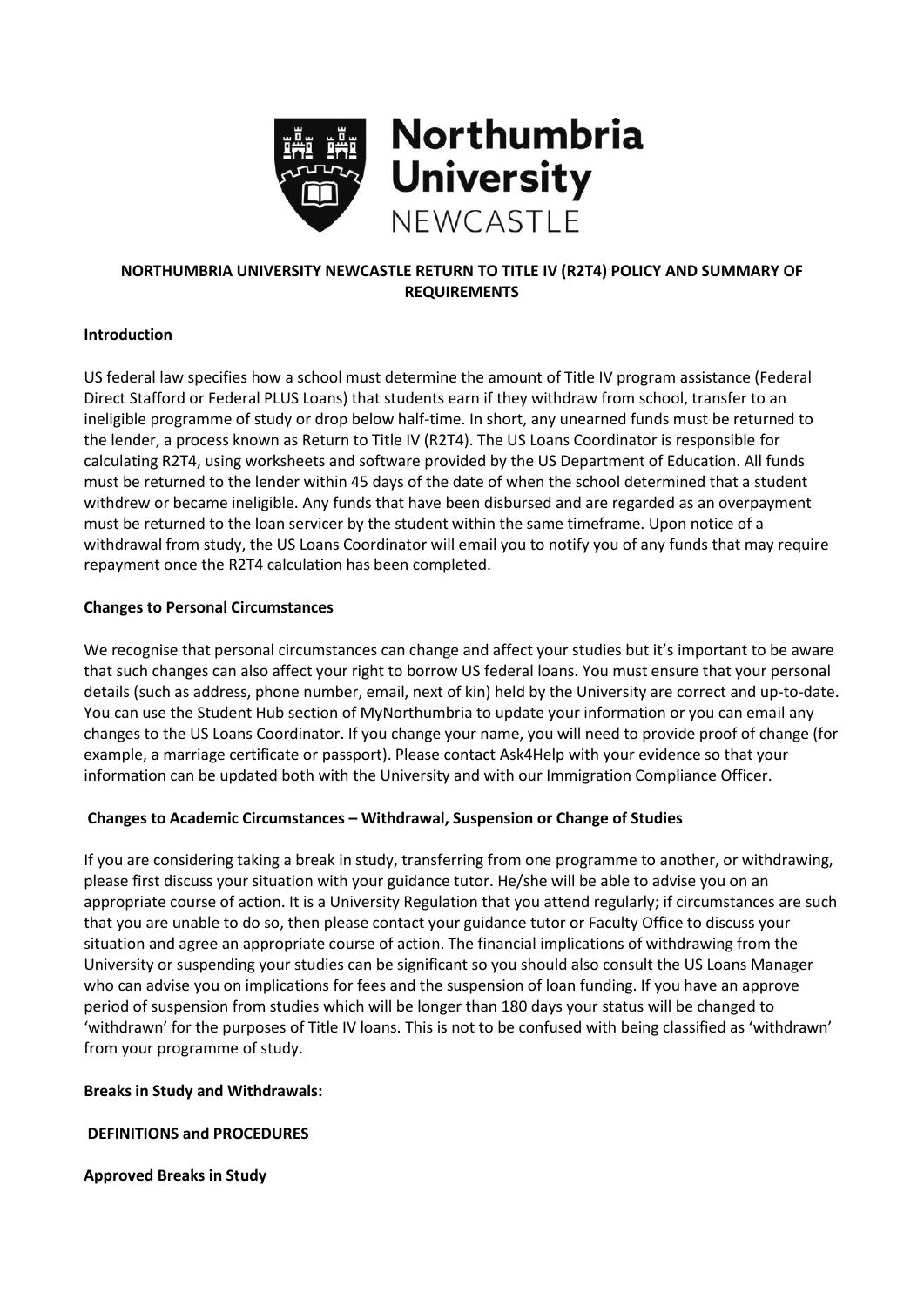A Break in Study is a temporary interruption in a student's program of study. A Break in Study refers to the specific time period during a program when a student is not in attendance but intends to return to complete the program. Students returning from a Break in Study are not required to reapply for admission but must re-register/re-enrol on their course. Students are expected to re-join their courses at the same point where they left unless otherwise agreed with academic staff and the student at the point of approving the Break in Study.

A Break in Study must also meet certain conditions to be counted as a temporary interruption in a student's education instead of being counted as a withdrawal (which requires the school to perform a Return of Title IV calculation). If a Break in Study does not meet the conditions, the student is considered to have ceased attendance and to have withdrawn. To secure an approved Break in Study, the student must have an agreement with the Faculty that they may take a short break from their studies for an agreed period of time, or that they may defer and re-commence their study from the beginning at a future date. They are also required to inform their guidance tutor as well as the US Loans Coordinator of any changes to their student status. This information will also be passed to our Immigration Compliance Officer so that UK Visas and Immigration can be updated accordingly and the student visa curtailed where necessary.

Further information on Approved Breaks in Study can be found here: <https://www.northumbria.ac.uk/study-at-northumbria/immigration/changes-to-your-circumstances/>

### **Unapproved Breaks in Study**

A Faculty may grant a student a Break in Study that does not meet the conditions to be an approved Break in Study for Title IV purposes (for example, for academic reasons). However, any Break in Study that does not meet all of the conditions for an approved Break in Study is considered a withdrawal for Title IV purposes. Unapproved Breaks in Study usually occur when students simply stop attending, do not inform their Faculty or the US Loans Coordinator of their intentions and do not provide correspondence or confirmations when requested. This information will be passed to our Immigration Compliance Officer so that the UK Visas and Immigration can be updated accordingly and the student visa curtailed where necessary.

#### **Official Withdrawal**

A 'withdrawal' refers to a student's intent to completely terminate their studies with no expectation of return. Students who subsequently decide to return to their studies must re-apply for admission and go through the standard admissions process. To secure a withdrawal, students are required to inform follow the instructions on this webpage: [https://www.northumbria.ac.uk/study-at-northumbria/support-for](https://www.northumbria.ac.uk/study-at-northumbria/support-for-students/staying-on-course/)[students/staying-on-course/](https://www.northumbria.ac.uk/study-at-northumbria/support-for-students/staying-on-course/) . Students are also required to inform the US Loans Coordinator of any changes to their student status. This information will be passed to our Immigration Compliance Officer so that the UK Visas and Immigration can be updated accordingly and the student visa curtailed.

#### **Unofficial Withdrawal**

An unofficial withdrawal is one where the University has not received notice from the student that the student has ceased or will cease attending. Much like an unapproved Break in Study, an unofficial withdrawal occurs when students simply stop attending, do not inform their University or the US Loans Coordinator of their intentions and do not provide correspondence or confirmations when requested. This information will be passed to our Immigration Compliance Officer so that the UK Visas and Immigration can be updated accordingly and the student visa curtailed.

#### **In order for a Break in Study to qualify as 'approved':**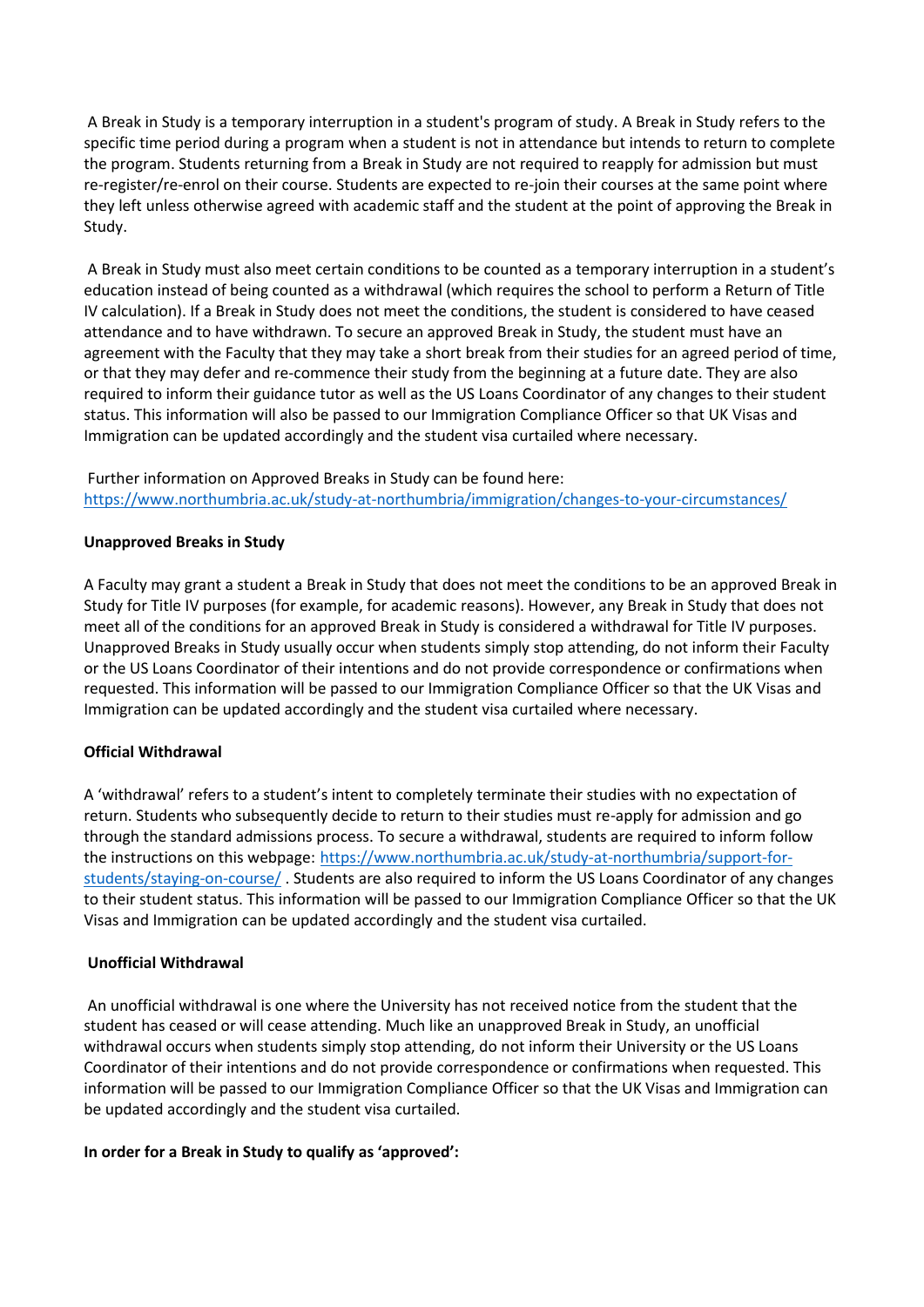1.The situation described for the reason for the Break in Study must be generally non-academic in nature and must be one that leads to a reasonable expectation that the student will return from the Break in Study within the allowed time frame.

2.The Break in Study together with any additional leaves of absence must not exceed a total of 180days in any 12-month period including days in which the University is not is session. During the Break in Study, the institution will not charge the student any additional institutional charges, the student's financial need will not increase, and therefore, the student will not be eligible for any additional disbursements of Federal Student Loan funds. If the student is a Stafford Loan recipient, the US Loans Coordinator will explain to the student the effects that the student's failure to return from an Break in Study may have on the student's loan repayment terms, including the expiration of the student's grace period. A student granted a Break in Study that meets the criteria stated above is not considered to have withdrawn, and no Return of Title IV calculation is required. Upon the student's return from the leave, he or she can continue to earn the Federal Student Loan funds previously awarded for the period.

## **Change of Status - Consequences to Loan Recipients**

## **Determining Last Date of Attendance (Withdrawals and Breaks in Study)**

A student's last date of attendance is the date of their decision to withdraw/take a Break in Study or the date they were told would be their withdrawal/Break in Study date. International students at Northumbria University Newcastle are subject to attendance monitoring as part of the UK Visas and Immigration protocols and we will use this attendance data as a means of determining a student's last date of attendance for both Breaks in Study and Withdrawals where the information is not made clear by the student. The University will identify the withdrawal date within 14 days of the withdrawal happening. The University will report the Withdrawal using NSLDS within this 14 day period. A registered Break in Study or Withdrawal will be updated against a student's record with the appropriate date of validity and used for any RT24 calculations

An unapproved Break in Study is treated as an official withdrawal, and a Return calculation must be performed, using the date the student begins the Break in Study as the specified withdrawal date in the Return calculation.

If a student does not return to the school at the expiration of an approved Break in Study (or a student takes an unapproved Break in Study), the student's withdrawal date is the date the student began the Break in Study. If there was a period of suspension (leave of absence) before withdrawing, the date of withdrawal is the date of the decision to withdraw, not the date the suspension began (which might be in a previous academic year). Where students are reported as a fail and withdrawn, the date of withdrawal will be the date that the Progression and Awards Board met to approve such a withdrawal.

If the University is unable to determine the date of withdrawal e.g. due to no communication from the student, then the date of withdrawal will be determined by the academic department, normally the last known date of attendance obtained from our attendance records.

### **Calculating the Amount to Be Returned**

When a student withdraws or becomes ineligible, the amount of Title IV funding that has been earned up to that point is determined by a specific formula. The amount of assistance earned is determined on a pro-rata basis and the percentage of attendance is calculated by dividing the number of hours completed by the total number of hours in the payment period. For example, if the student completes 30% of the hours in a payment period, the student has earned 30% of the assistance they were originally scheduled to receive. Once the student has completed more than 60% of the hours in a payment period, 100% assistance that the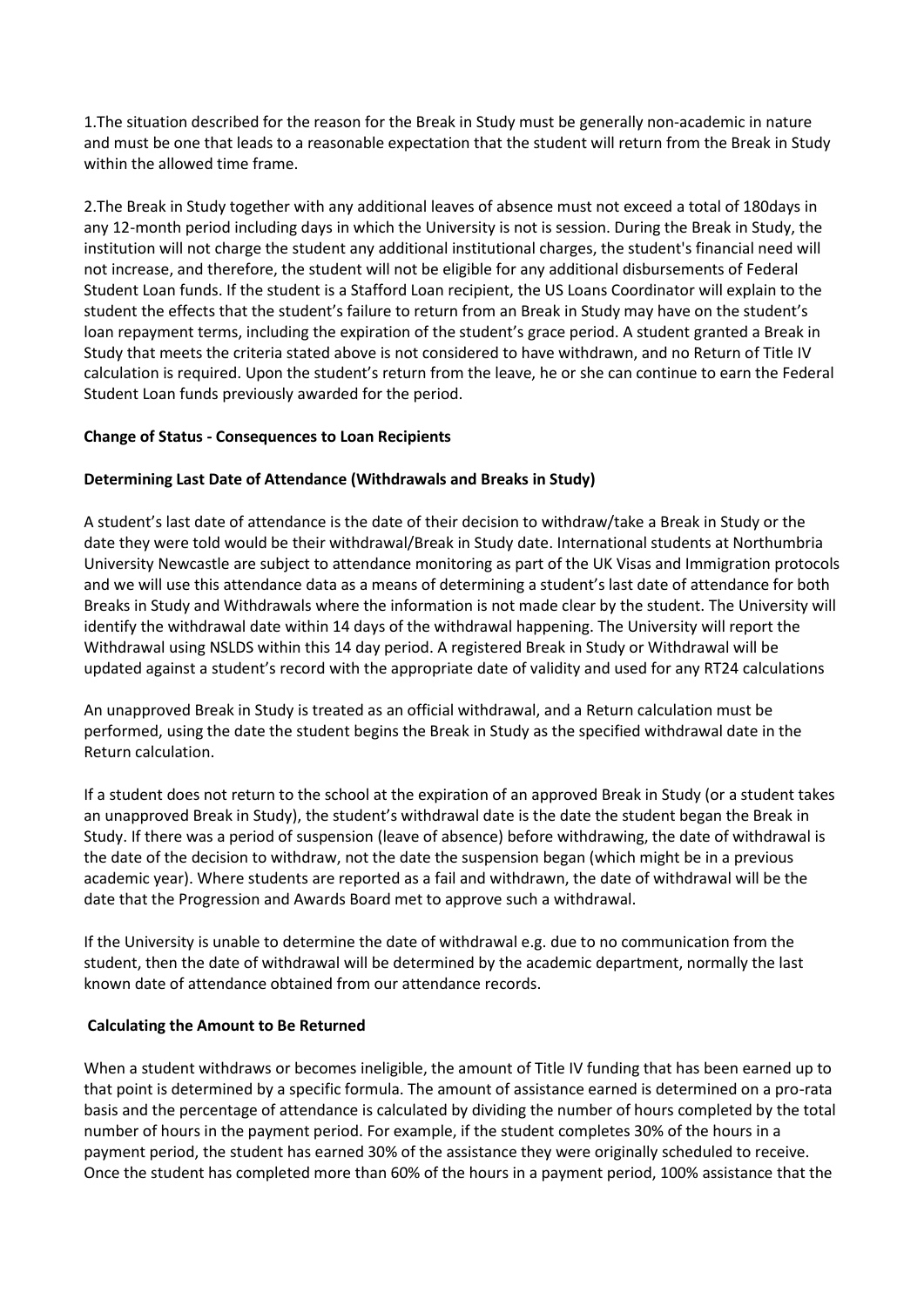student was scheduled to receive for that period is considered to have been 'earned'. If the student did not receive all of the funds that were earned, he or she may be due a post-withdrawal disbursement.

## **Post-Withdrawal Disbursement**

If the post-withdrawal disbursement includes loan funds, the student may choose to decline the loan funds so that additional debt is not incurred, which is recommended. The US Loans Coordinator will use the R2T4 worksheets to determine how much of the loan may be retained and how much must be returned and will communicate this to the student in writing via email.

In this instance, loans will be offered to the student within 30 days, allowing the student at least 14 days to respond. All post-withdrawal disbursements are applied to the student account first, and any resulting credit balance credit balance will be disbursed as soon as possible and no later than 14 days after the calculation of R2T4.

Any remaining credit balance will be disbursed as soon as possible and no later than 14 days after the calculation of R2T4.

## **30 Day Rule for First-Time First-Year Undergraduates**

Students classified as being first-year, first-time undergraduate borrowers to the US federal loans programme are not permitted access to their loan funds until 30 days after enrolment has occurred. In terms of withdrawals, there are some Title IV funds that students were scheduled to receive that cannot be earned once a student withdraws because of other eligibility requirements. For example, if a first-time, first-year undergraduate student has not completed the first 30 days of the program before withdrawal, the student will not earn any Federal loan funds that he or she would have received had the student remained enrolled past the 30th day. If the student receives (or the University receives on behalf of the student) excess Title IV program funds that must be returned, the University must return a portion of the excess equal to the lesser of:

1)The institutional charges multiplied by the unearned percentage of the funds OR

2)The entire amount of excess funds

The University must return this amount even if it didn't keep this amount of the Title IV program funds. If the University is not required to return all of the excess funds, the student must return the remaining amount. Any loan funds that must be returned, the student repays in accordance with the terms of the Master Promissory Note; scheduled payments are made to the holder of the loan over a period of time. Students who have received a refund of their loan proceeds before withdrawing may be required to return part or all of those funds to the lender.

### **Attendance Monitoring**

Northumbria University routinely monitors the attendance records of its Title IV students to determine in a timely manner when a student withdraws. Except in unusual circumstances, the date of the institution's determination that the student withdrew will be no later than 14 days after the student's last date of attendance as determined by the institution from its attendance records.

### **Loan Entitlement and Returning Funds**